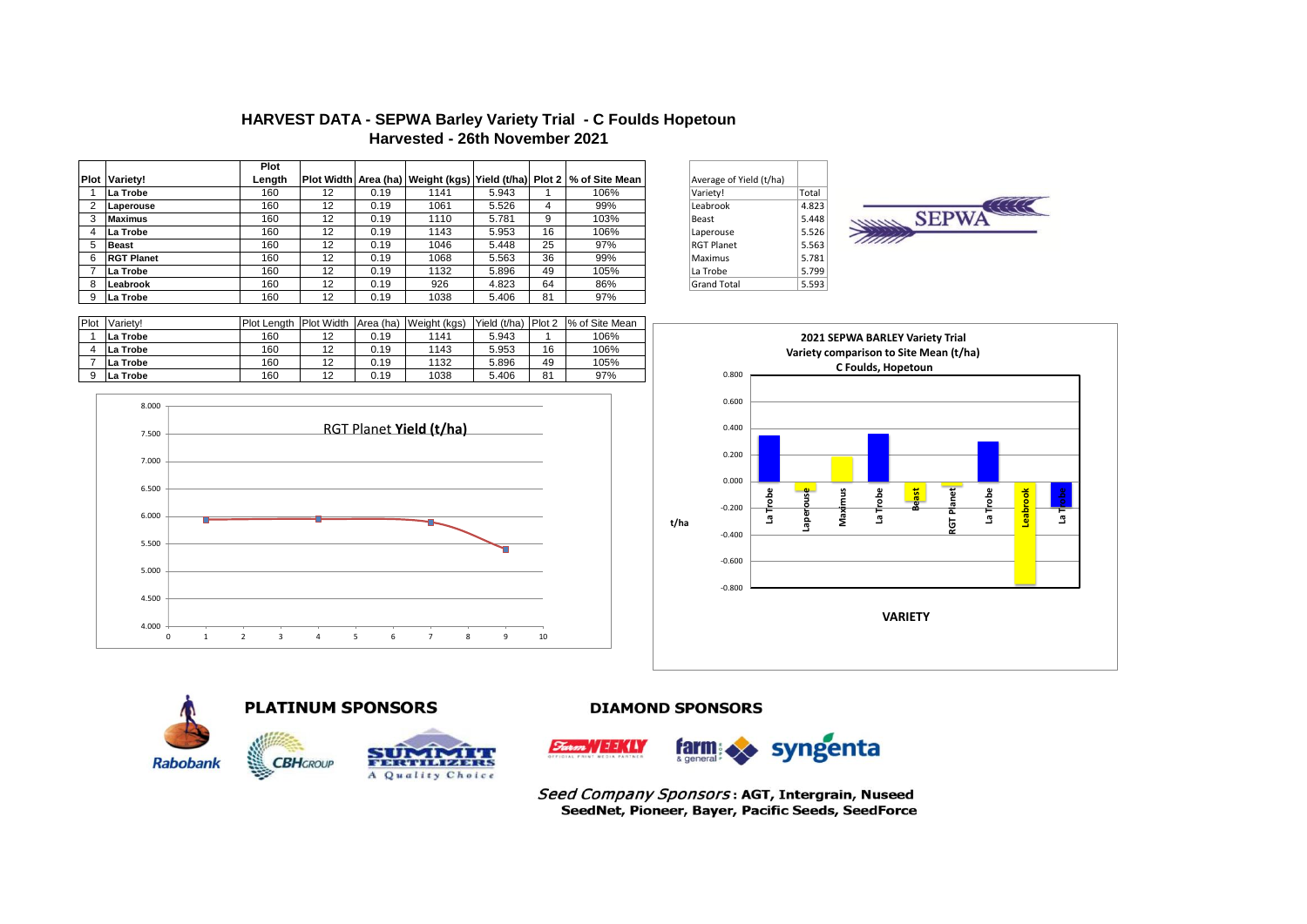



| Plot | Variety!          | Yield<br>(t/ha) | % of Site Mean |                                 |       |
|------|-------------------|-----------------|----------------|---------------------------------|-------|
|      | La Trobe          | 5.943           | 106%           | <b>Statistical Analysis</b>     |       |
| 2    | Laperouse         | 5.526           | 99%            | Site Mean (t/ha)                | 5.593 |
| 3    | <b>Maximus</b>    | 5.781           | 103%           | Probability                     | 0.174 |
|      | La Trobe          | 5.953           | 106%           | Least significant difference 5% | 0.812 |
| 5    | Beast             | 5.448           | 97%            | <b>CV %</b>                     | 2.80  |
| 6    | <b>RGT Planet</b> | 5.563           | 99%            |                                 |       |
|      | La Trobe          | 5.896           | 105%           |                                 |       |
| 8    | Leabrook          | 4.823           | 86%            |                                 |       |
| 9    | La Trobe          | 5.406           | 97%            |                                 |       |

#### **Site Details**

**Soil Description: Date Sown: Date Harvested**  Seeding Rate: 90 kg/ha

#### **Plot Dimensions**

**CBHGROUP** 

160 12 0.192 5.21 **Length (m) Width (m) Area (m2)** 

Friday, 7 May 2021 Friday, 26 November 2021

Sandy Gravel

**Conversion Factor**



# **PLATINUM SPONSORS**



### **DIAMOND SPONSORS**





Seed Company Sponsors: AGT, Intergrain, Nuseed SeedNet, Pioneer, Bayer, Pacific Seeds, SeedForce

### **Statistical Analysis**

| Site Mean (t/ha)                | 5.593 |
|---------------------------------|-------|
| Probability                     | 0.174 |
| Least significant difference 5% | 0.812 |
| <b>CV %</b>                     | 2.80  |